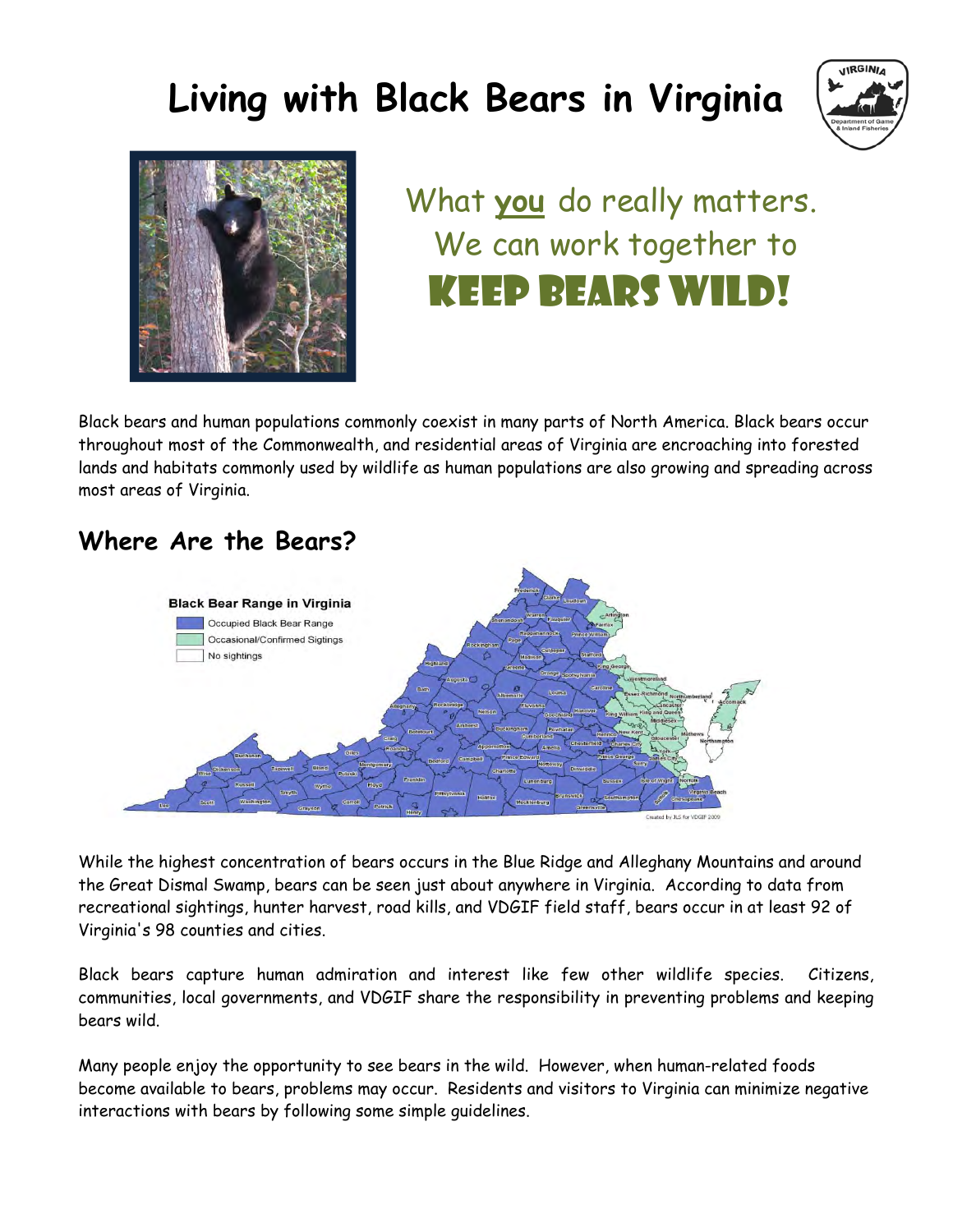### **Residential Bear Problems**

Bears are highly adaptable, intelligent animals and may learn to associate human dwellings with food. Bears are attracted to residential areas by the smell of foods people commonly put out around their homes. In reality most problems caused by bears are really "people problems". It is up to humans to change their own behaviors to avoid conflicts.

- **The most common food attractants** are bird feeders, garbage, beehives, and pet food. Grills, livestock feeds, and compost can also attract bears.
- **Residential bear problems may occur at any time of year,** but are more common when natural food supplies are limited, usually in the spring or in years when natural nut and berry production is low.
- **Most common bear problems have simple solutions.** Typical problems involve turned-over garbage containers, trash littered across the yard, damaged birdfeeders, or bears coming onto porches to eat pet food or get into coolers. However, bears that learn to associate food with people can cause property damage in their search for food around houses.

**If addressed promptly, problems are often quickly resolved. After a few failed attempts to find food around homes, bears will usually leave the area in search of their natural wild foods.** 

If problems are ignored, property damage not only can get worse, but bears may lose their distrust of humans and come to rely solely on unnatural foods. Habituated bears can pose public safety concerns and in some unfortunate circumstances may have to be killed. The responsibility to prevent this from happening belongs to everybody.

#### **SHARED RESPONSIBILITY**

VDGIF will not trap or relocate a bear that is eating from your trash or birdfeeder. **It is your responsibility to remove the attractants from your property once a bear discovers the food source.**  If needed, we can help you identify the attractant so it can be removed and offer advice for deterring bears from your property.

### **You Can Keep Bears Wild**

Black bears have a natural distrust of humans, are shy, and usually avoid people. However, bears may be attracted to food sources in residential areas.

- **Remove the bird feeders.** It is best not to put out food for birds from April November. Instead, plant native seed- bearing plants or use water features to attract birds to your home.
- **Secure your garbage.** Store garbage indoors, in a shed, garage, or in a bear-proof container. Put garbage out on the morning of pickup, not the night before, or take it to the dump frequently.
- **Pick up pet food.** Feed pets only what they will eat in a single feeding or feed them indoors. Remove all uneaten food. Do not leave food out overnight.
- **Do not put meat scraps in the compost pile**. Keep compost away from house.
- **Pick up and remove ripe fruit** from fruit trees and surrounding grounds.
- **Clean the grill often.** Do not dump drippings in your yard. Run the grill an extra 5 minutes to burn off grease.
- **Install electric fencing** to protect beehives, dumpsters, gardens, compost piles, or other potential food sources.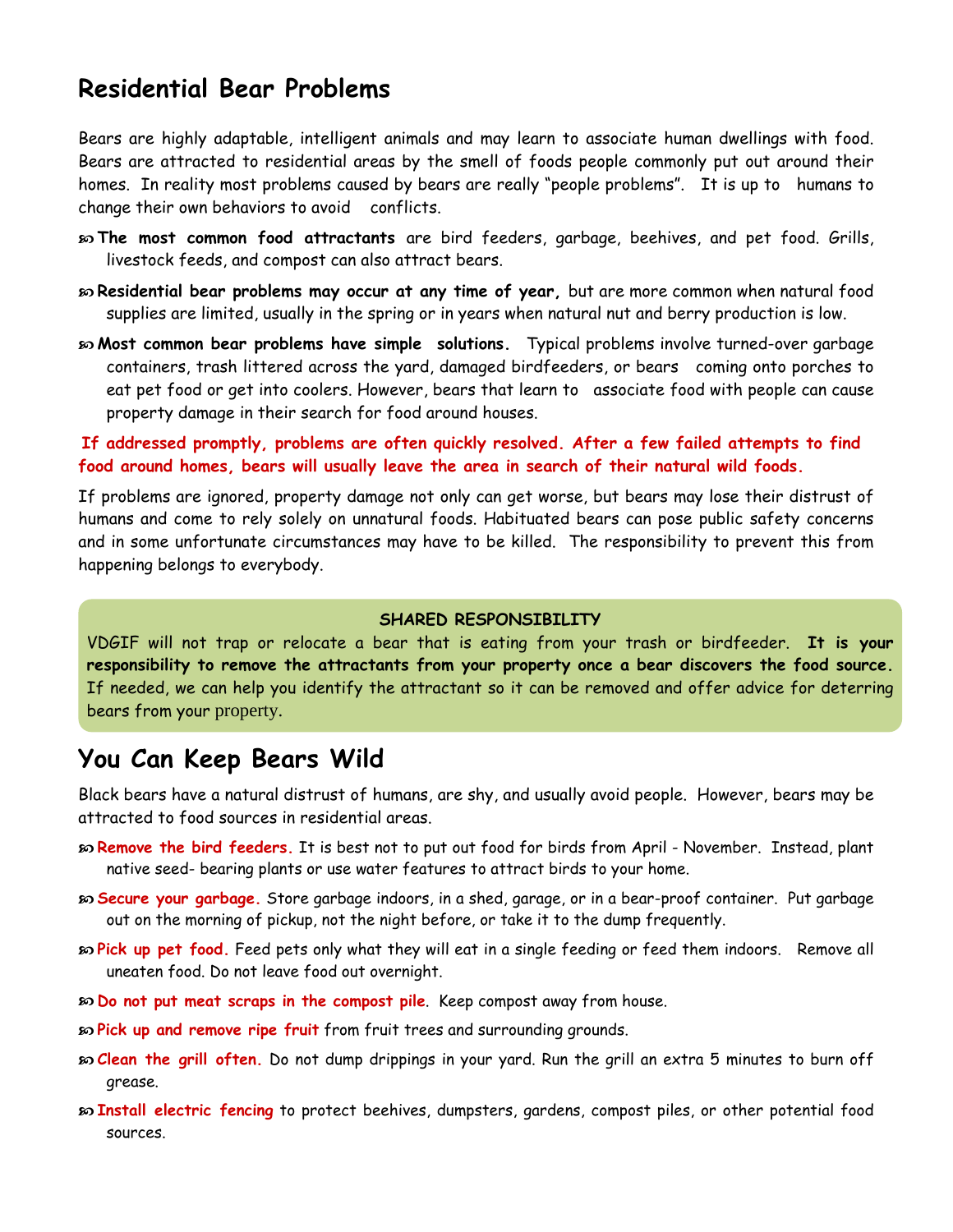**Don't store food, freezers, refrigerators, or trash on porches.**

- **Use harassment techniques** in conjunction with removing the attractant to get the bear to move off your property. Paintballs are a great tool for hazing. They are nonlethal, won't harm the bear if shot at the rump, but are painful enough to get the bear moving away from homes.
- **Talk to your neighbors.** Make sure your neighbors and community administrators are aware of the ways to prevent conflicts with bears.

**Learn about black bears!**

### **Your Role**

You can help manage the Commonwealth's black bear population by keeping your property clear of food attractants and communicating with your neighbors to resolve community bear concerns.

**Know the facts.** Learning about bears will prevent negative interactions and dispel unfounded fears. Distinguishing nervous behaviors (like huffing or jaw popping) from inquisitive ones (like standing up to get a good whiff of something interesting) can help make encounters positive.

**Prevention and cooperation.** You can help manage the bear population by keeping your property clear of food attractants and communicating with your neighbors to resolve community bear concerns. It is illegal to deliberately or inadvertently feed bears.

**Respect the bear's space.** If you see a bear, enjoy watching from a distance. If you come into close contact, back away slowly and remember that bears have a natural distrust of humans and will run when given a safe escape route. If it is up a tree, leave it alone. Keep people and pets away from the tree to allow the bear to leave your property.

Let the bear know it is not welcome. Often a bear in your yard is just passing through and, if it finds no food, will simply move on. Don't allow the bear to feel comfortable in your yard. After ensuring the bear has an escape route, make lots of noise to encourage it to leave. Remove any non-natural foods that attracted the bear.

**Report unresolved problems or damage.** If you experience a bear problem after taking appropriate steps of prevention, you may seek additional assistance by contacting the Wildlife Conflict Helpline.

#### **DELIBERATE & INADVERTENT FEEDING OF BEARS IS ILLEGAL**

**Party 1999, Himster, Section, West** It shall be unlawful for any person as defined in § 1-230 (Code of Virginia) to place, distribute, or allow the placement of food, minerals, carrion, trash, or similar substances to feed or attract bears. Nor, upon notification by department personnel, shall any person continue to place, distribute, or allow the placement of any food, mineral, carrion, trash, or similar substances for any purpose if the placement of these materials

VDGIF has established bear guidelines that promote public safety, protect property, and conserve bear populations. Whenever possible, VDGIF's approach to managing problem bears encourages the coexistence of bears and humans. The specific response to bear issues is determined by public concerns and safety, type and extent of damage, black bear biology, animal welfare, and available control methods.

When you call for assistance, a staff member will discuss the problem with you. In most cases, a telephone call will be all that is necessary to find successful solutions (usually the removal of attractants). At times, a VDGIF biologist may visit your property to discuss additional options.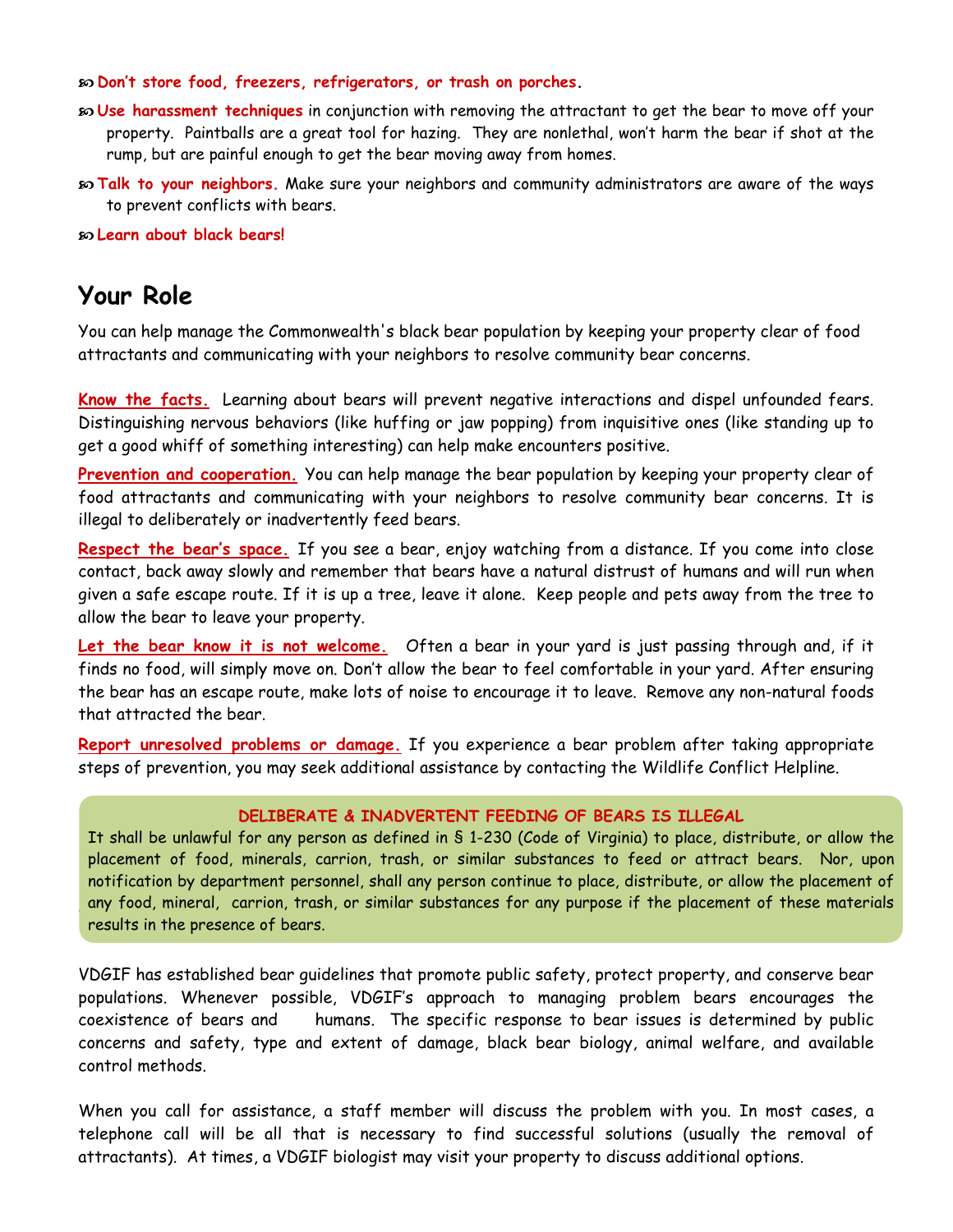# **Things to Remember in Bear Country**

### **If You Encounter a Bear at Home:**

There are no definite rules about what to do if you meet a bear. In almost all cases, the bear will detect you first and leave the area. **Unprovoked bear attacks are very rare, and have never been documented in Virginia.** If you do meet a bear here are some suggestions:

- **Stay calm.** If you see a bear and it has not seen you, calmly leave the area. As you move away, make noise to let the bear discover your presence.
- **Stop.** Back away slowly while facing the bear.
- **Give the bear plenty of room to escape.** Bears rarely attack people unless they feel cornered or provoked.
- **Do not run or make any sudden movements.** Running could prompt the bear to give chase, and you cannot outrun a bear. If on a trail, step off the trail and slowly leave the area.
- **If there is a bear in your yard** and it approaches you, make yourself look big and make loud noises. Remain at a safe distance and throw rocks to make the bear feel unwelcome.
- **If there is a bear in your house** prop open all doors to the outside and **get out of the way of the exit**. Never close a bear into a room. Make noises and yell at bear to leave the house. Don't approach the bear but make sure it knows it is violating your territory.
- **If you surprise a bear speak softly.** This may reassure the bear that you mean it no harm.
- **Fight back**. If a black bear attacks you, fight back. Black bears have been driven away when people have fought back with rocks, sticks, binoculars and even their bare hands.

# **If You Encounter a Bear While Camping:**

- Do not store food, garbage, or toiletries in your tent!
- Keep your camp clean.
- Store your food safely. Use bear-proof containers. Metal ammunition cans (\$10-20) and Bear Canisters (approximately \$50-60) are easily packed and transported.
- Keep your tent and sleeping bag free of all food smells.
- Store the clothes you wore while cooking or eating with your food.
- Burn all grease off grills and camp stoves.
- Wipe table and clean eating area thoroughly.
- Store food and coolers suspended from a tree at least 10 feet off the ground and four feet out from the tree trunk.
- Dispose of garbage properly. Secure it with your food and then pack it out.
- Do not burn or bury the garbage.
- Sleep away from food areas. Move some distance away from your cooking area or food-storage site.
- Store toiletries with your food; the smell of toiletries may attract bears. Scents and use of perfume or cologne is sometimes an attractant to bears.

A Bear Outside Your Tent: If you hear a bear or other animal outside your tent make sure it is aware that there is a human inside by using a firm monotone voice. Turn on a flashlight or lantern. If the bear enters the tent fight back and yell. Many bears have been driven off this way.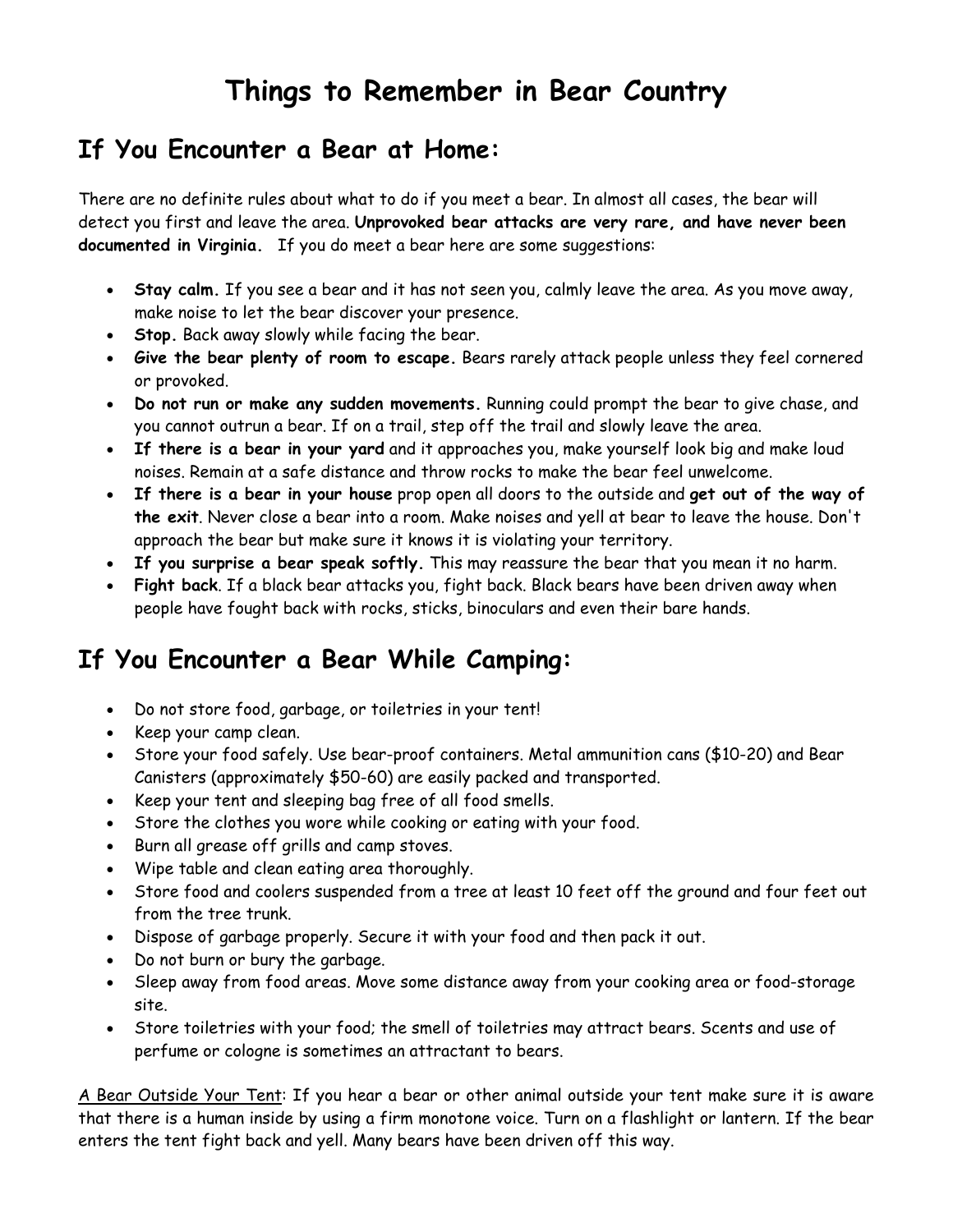# **If You Encounter a Bear While Hiking:**

- Hiking at dawn or dusk may increase your chances of meeting a bear.
- Use extra caution in places where hearing or visibility is limited, such as brushy areas, near streams, where trails round a bend and on windy days.
- Reduce your chances of surprising a bear on the trail by making noise, talking or singing.
- Leave your dog at home or make sure it is on a leash. Off leash dogs are the most common cause of backcountry negative interactions with bears.

### **Common Black Bear Myths**

### **Myth: A bear standing on its hind legs is about to charge or attack.**

Fact: A bear stands on its hind legs to get a better view and smell of the surroundings. This is not an aggressive posture, just a way to determine who or what piqued its interest.

#### **Myth: Bears are dangerous predators.**

Fact: Although classified as carnivores, black bears are omnivores, and opportunistic feeders. This means that they eat both plants and animals. Over 80% of their diets consist of vegetation, fruit, and nuts. The remainder includes mostly insects and larva, carrion, fish, and occasionally small mammals.

### **Myth: One of the most dangerous encounters is getting between a mother black bear and her cubs.**

Fact: Because black bears can tree their cubs, it is rare for them to injure a person in that situation. Black bear cubs are great at climbing and will be sent up a tree if the mother bear feels nervous about a situation. The mother bear will either run off to lead the danger away or stay close by until the perceived threat passes. Just like with any young animals you never want to try to get near them. If you see a mother bear and cubs give them some space, be quiet, and retreat slowly.

#### **Myth: Bears are unpredictable.**

Fact: Bears use body language and vocalizations to show their intentions. Most times people interpret nervous behavior incorrectly as aggressive behavior. Learning about bear behavior can be beneficial to people who travel in bear country.

#### **Myth: Bears have poor eyesight.**

Fact: Bears see in color and have good vision similar to humans

### **Myth: Shooting or relocating a bear that has been attracted to your property because of a food source will solve the problem.**

Fact: Removing a bear and not the attractant will only create a newly available habitat niche so another bear can move right back in, creating a vicious cycle of killing.